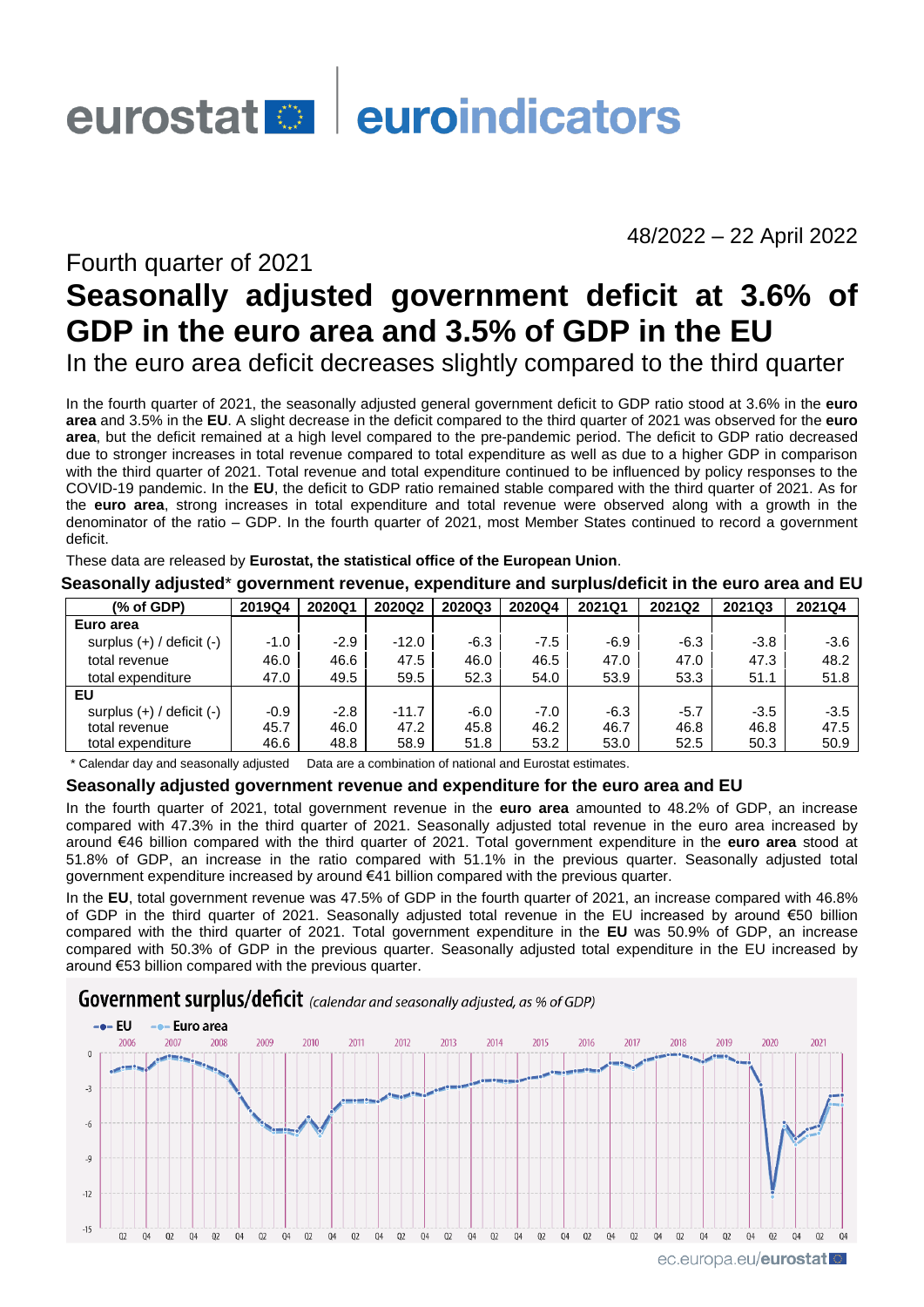#### **Geographical information**

**Euro area** (EA19): Belgium, Germany, Estonia, Ireland, Greece, Spain, France, Italy, Cyprus, Latvia, Lithuania, Luxembourg, Malta, the Netherlands, Austria, Portugal, Slovenia, Slovakia and Finland.

**European Union** (EU27): Belgium, Bulgaria, Czechia, Denmark, Germany, Estonia, Ireland, Greece, Spain, France, Croatia, Italy, Cyprus, Latvia, Lithuania, Luxembourg, Hungary, Malta, the Netherlands, Austria, Poland, Portugal, Romania, Slovenia, Slovakia, Finland and Sweden.

#### **Methods and definitions**

Data for the euro area and EU aggregates are calendar and seasonally adjusted by Eurostat using an indirect approach (by country) for total revenue and total expenditure. Both revenue and expenditure exhibit a clear seasonal pattern. The surplus (+)/deficit (-) is derived indirectly from the above-mentioned transactions. For the ratios to GDP, calendar and seasonally adjusted GDP data are used. Most countries supply Eurostat with their own estimates of calendar and seasonally adjusted data for general government total revenue and total expenditure on a voluntary basis and permit Eurostat to publish these estimates.

Detailed metadata on seasonal adjustment are available i[n Statistics Explained.](http://ec.europa.eu/eurostat/statistics-explained/index.php/Government_finance_statistics_-_quarterly_data)

Quarterly non-financial accounts for general government use concepts that are in line with the methodology laid out in the European System of Accounts (ESA 2010) as well as the concept of general government deficit/ surplus used in the context of the Excessive Deficit Procedure. Annual Excessive Deficit Procedure data, last notified by Member States in April 2022, are the subject of a thorough verification by Eurostat.

Quarterly data on GDP are the most recent transmitted by EU Member States. While non-seasonally adjusted quarterly government deficit/surplus figures are consistent with annual figures with exception of differences due to data updates, differences between the sum of quarterly non-seasonally adjusted data and annual figures may occur for EU and euro area aggregates due to exchange rates effects. Differences between annualised seasonally adjusted data and annual data occur for technical reasons. Differences between quarterly and annual GDP figures also occur.

Differences between the change in total revenue and total expenditure and the change in surplus (+)/ deficit (-) are due to rounding, as are differences between data in percentage of GDP and changes in data in percentage points of GDP.

Since the first quarter 2020, Member States have implemented COVID-19 containment measures. The policy measures with the largest impact on the government accounts in the fourth quarter of 2021 were related to expenditure measures to support employment and businesses. Country specific explanatory [metadata](https://ec.europa.eu/eurostat/cache/metadata/en/gov_10q_ggnfa_esms.htm) are published.

Further harmonisation is expected as regards recording practices for the liquidity and expenditure measures introduced, for the quarterly impact of accruals of deferred taxes as well as for revenue from the institutions and bodies of the European Union. Revisions in the coming quarters are thus expected to be larger than usual. The data for the first, second and third quarters of 2021 were considerably revised by many Member States.

#### **For more information**

Eurostat ["Statistics Explained"](https://ec.europa.eu/eurostat/statistics-explained/index.php/Government_finance_statistics_-_quarterly_data) article on quarterly government finance statistics

Eurosta[t database section](https://ec.europa.eu/eurostat/web/government-finance-statistics/data/database) on quarterly non-financial accounts for general government

Further data are available in the ["Presentation on integrated government finance statistics"](https://ec.europa.eu/eurostat/statistics-explained/index.php/Integrated_government_finance_statistics_presentation)

ESA 2010: [Regulation \(EU\) No 549/2013 on the European system of national and regional accounts in the European Union](https://eur-lex.europa.eu/legal-content/EN/TXT/?qid=1405675686774&uri=CELEX:32013R0549) Most recent government deficit and debt [News Release](https://ec.europa.eu/eurostat/web/government-finance-statistics/publications)

Eurostat €-indicator[s release calendar](https://ec.europa.eu/eurostat/news/release-calendar)

European Statistic[s Code of Practice](https://ec.europa.eu/eurostat/web/products-catalogues/-/KS-02-18-142)

#### **Eurostat Press Office**

María Guadalupe MORENO CABANILLAS Tel: +352-4301-33 408 [eurostat-pressoffice@ec.europa.eu](mailto:eurostat-pressoffice@ec.europa.eu)

## **For further information on data**

Laura WAHRIG Lukas RUCKA Floris JANSEN Kurt WASS Tel: +352 4301 37 687 [estat-stpfs-data@ec.europa.eu](mailto:estat-stpfs-data@ec.europa.eu)

**Media requests**: [eurostat-mediasupport@ec.europa.eu](mailto:eurostat-mediasupport@ec.europa.eu) / Tel: +352-4301-33 408

[@EU\\_Eurostat](https://twitter.com/EU_Eurostat) | CEurostatStatistics (O) [@EU\\_Eurostat](https://www.instagram.com/eu_eurostat/) Form[ec.europa.eu/eurostat](https://ec.europa.eu/eurostat)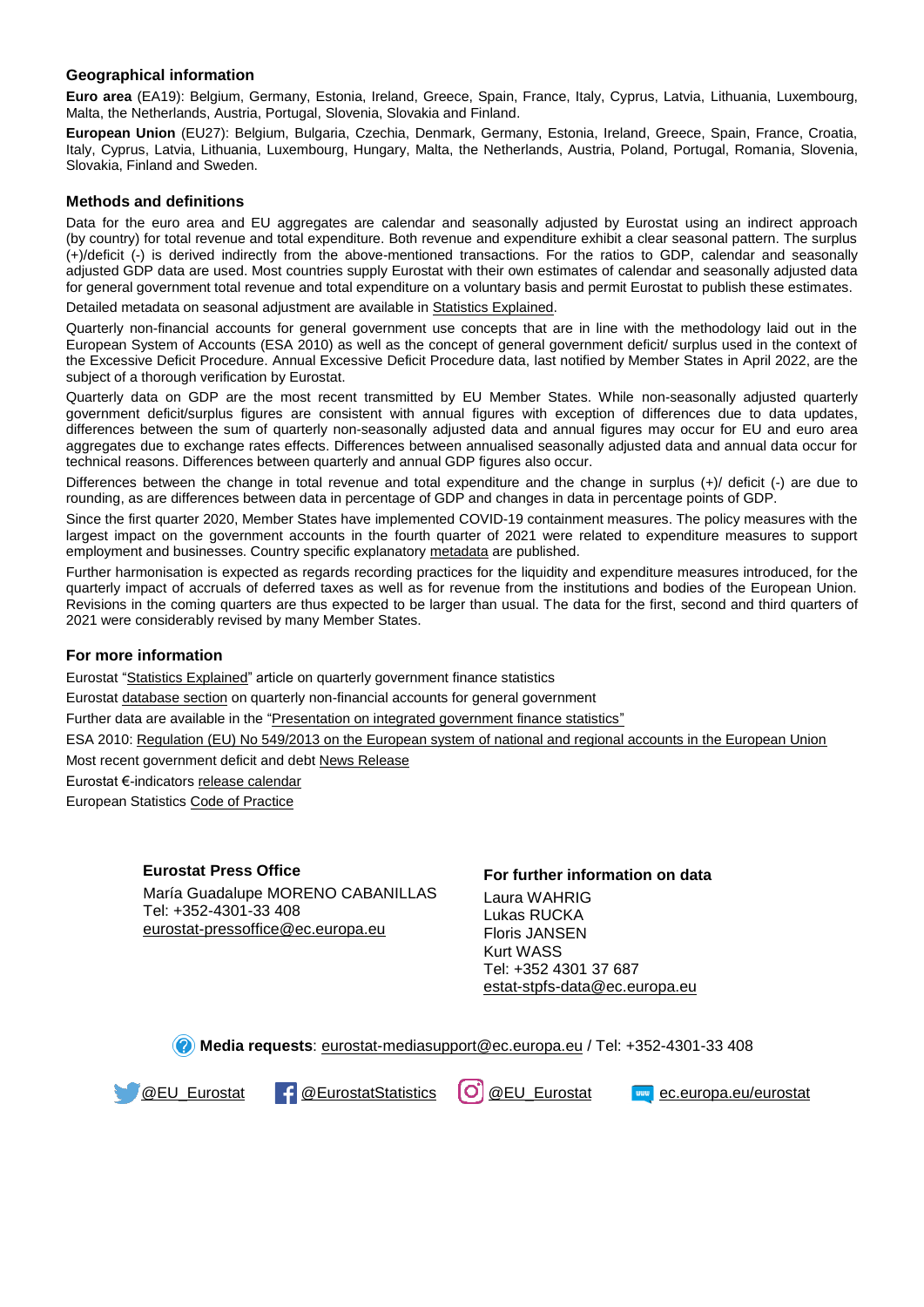|                    | % of GDP |        |         |        |         |         |        |        |        | Change on the previous quarter in percentage points of GDP |         |        |               |        |        |                      |         |  |
|--------------------|----------|--------|---------|--------|---------|---------|--------|--------|--------|------------------------------------------------------------|---------|--------|---------------|--------|--------|----------------------|---------|--|
|                    | 2019Q4   | 2020Q1 | 2020Q2  | 2020Q3 | 2020Q4  | 2021Q1  | 2021Q2 | 2021Q3 | 2021Q4 | 2020Q1                                                     | 2020Q2  | 2020Q3 | 2020Q4 2021Q1 |        |        | 2021Q2 2021Q3 2021Q4 |         |  |
| Euro area          | $-1.0$   | $-2.9$ | $-12.0$ | $-6.3$ | $-7.5$  | $-6.9$  | $-6.3$ | $-3.8$ | $-3.6$ | $-1.9$                                                     | $-9.1$  | 5.7    | $-1.2$        | 0.6    | 0.6    | 2.5                  | 0.2     |  |
| EU                 | $-0.9$   | $-2.8$ | $-11.7$ | $-6.0$ | $-7.0$  | $-6.3$  | $-5.7$ | $-3.5$ | $-3.5$ | $-2.0$                                                     | $-8.8$  | 5.7    | $-1.1$        | 0.7    | 0.6    | 2.2                  | $0.0\,$ |  |
| <b>Belgium</b>     | $-1.5$   | $-6.4$ | $-15.7$ | $-5.9$ | $-8.9$  | $-5.6$  | $-5.6$ | $-6.9$ | $-4.0$ | $-4.9$                                                     | $-9.3$  | 9.8    | $-3.0$        | 3.3    | 0.0    | $-1.2$               | 2.8     |  |
| <b>Bulgaria</b>    | 3.7      | $-1.4$ | $-5.1$  | $-2.0$ | $-6.5$  | $-0.4$  | $-2.0$ | $-1.6$ | $-9.7$ | $-5.1$                                                     | $-3.7$  | 3.2    | $-4.5$        | 6.1    | $-1.6$ | 0.4                  | $-8.1$  |  |
| <b>Czechia</b>     | $-0.7$   | $-2.5$ | $-8.2$  | $-5.4$ | $-7.1$  | $-7.9$  | $-5.0$ | $-5.7$ | $-5.1$ | $-1.9$                                                     | $-5.7$  | 2.8    | $-1.7$        | $-0.7$ | 2.9    | $-0.7$               | 0.6     |  |
| <b>Denmark</b>     | 2.9      | 0.4    | $-2.2$  | 1.8    | $-1.6$  | 2.2     | 2.9    | 3.3    | 0.7    | $-2.5$                                                     | $-2.6$  | 4.0    | $-3.4$        | 3.9    | 0.7    | 0.4                  | $-2.7$  |  |
| Germany            | 0.9      | 0.5    | $-8.1$  | $-5.6$ | $-4.5$  | $-4.7$  | $-5.1$ | $-2.5$ | $-2.7$ | $-0.3$                                                     | $-8.7$  | 2.6    | 1.1           | $-0.2$ | $-0.3$ | 2.6                  | $-0.2$  |  |
| Estonia            | 0.2      | $-3.9$ | $-8.8$  | $-3.9$ | $-6.2$  | $-4.0$  | $-3.3$ | $-2.3$ | $-0.1$ | $-4.1$                                                     | $-4.9$  | 4.9    | $-2.3$        | 2.1    | 0.8    | 0.9                  | 2.2     |  |
| Ireland            | 0.3      | $-1.9$ | $-7.9$  | $-5.8$ | $-5.2$  | $-4.0$  | $-2.5$ | $-1.4$ | $-0.6$ | $-2.2$                                                     | $-6.0$  | 2.0    | 0.6           | 1.2    | 1.6    | 1.1                  | 0.8     |  |
| Greece             |          |        |         |        |         |         |        |        |        |                                                            |         |        |               |        |        |                      |         |  |
| <b>Spain</b>       | $-3.2$   | $-5.4$ | $-20.4$ | $-8.3$ | $-8.6$  | $-9.0$  | $-7.9$ | $-6.8$ | $-4.0$ | $-2.2$                                                     | $-15.0$ | 12.1   | $-0.2$        | $-0.5$ | 1.2    | 1.0                  | 2.8     |  |
| France             | $-4.1$   | $-6.1$ | $-14.5$ | $-5.5$ | $-10.2$ | $-8.5$  | $-8.5$ | $-4.7$ | $-4.4$ | $-1.9$                                                     | $-8.4$  | 9.0    | $-4.7$        | 1.7    | 0.1    | 3.8                  | 0.3     |  |
| <b>Croatia</b>     |          |        |         |        |         |         |        | ÷      | t      |                                                            |         |        |               |        |        |                      | ÷       |  |
| <b>Italy</b>       |          |        |         |        |         |         |        |        |        |                                                            |         |        |               |        |        |                      | ÷       |  |
| <b>Cyprus</b>      |          |        |         |        |         |         |        |        |        |                                                            |         |        |               |        |        |                      | ÷       |  |
| Latvia             | 0.1      | $-2.1$ | $-4.9$  | $-8.1$ | $-3.3$  | $-12.6$ | $-8.6$ | $-2.5$ | $-6.6$ | $-2.2$                                                     | $-2.8$  | $-3.2$ | 4.7           | $-9.3$ | 4.0    | 6.1                  | $-4.1$  |  |
| Lithuania          | 2.1      | $-5.8$ | $-8.5$  | $-8.1$ | $-7.8$  | $-4.6$  | $-1.8$ | $-0.2$ | 1.6    | $-7.9$                                                     | $-2.7$  | 0.4    | 0.3           | 3.2    | 2.8    | 1.6                  | $1.7$   |  |
| Luxembourg         | 0.1      | 0.4    | $-9.0$  | $-2.2$ | $-3.0$  | 3.2     | $-0.5$ | $-0.3$ | 1.2    | 0.3                                                        | $-9.4$  | 6.7    | $-0.8$        | 6.3    | $-3.7$ | 0.2                  | 1.5     |  |
| <b>Hungary</b>     | $-1.1$   | $-3.5$ | $-10.1$ | $-5.6$ | $-12.0$ | $-8.7$  | $-5.2$ | $-5.7$ | $-7.6$ | $-2.4$                                                     | $-6.6$  | 4.5    | $-6.4$        | 3.3    | 3.4    | $-0.5$               | $-1.9$  |  |
| <b>Malta</b>       | $-0.2$   | $-8.3$ | $-13.3$ | $-9.1$ | $-8.1$  | $-7.5$  | $-7.7$ | $-7.9$ | $-7.7$ | $-8.2$                                                     | $-5.0$  | 4.2    | 1.0           | 0.6    | $-0.1$ | $-0.2$               | 0.2     |  |
| <b>Netherlands</b> | 1.9      | 0.2    | $-8.4$  | $-2.4$ | $-4.3$  | $-6.1$  | $-2.9$ | $-1.4$ | 0.0    | $-1.7$                                                     | $-8.6$  | 6.0    | $-1.8$        | $-1.8$ | 3.2    | 1.5                  | $1.4$   |  |
| <b>Austria</b>     | 1.3      | $-0.1$ | $-13.2$ | $-7.0$ | $-11.7$ | $-11.1$ | $-7.0$ | $-2.3$ | $-3.6$ | $-1.4$                                                     | $-13.1$ | 6.2    | $-4.7$        | 0.6    | 4.1    | 4.7                  | $-1.4$  |  |
| Poland             | $-1.3$   | $-3.9$ | $-17.3$ | $-4.7$ | $-2.6$  | $-2.9$  | $-1.6$ | $-0.6$ | $-2.7$ | $-2.6$                                                     | $-13.4$ | 12.6   | 2.2           | $-0.3$ | 1.3    | 1.0                  | $-2.1$  |  |
| Portugal           | 0.1      | $-0.1$ | $-9.8$  | $-8.4$ | $-5.7$  | $-4.8$  | $-4.5$ | $-1.0$ | $-1.2$ | $-0.1$                                                     | $-9.8$  | 1.5    | 2.6           | 1.0    | 0.3    | 3.5                  | $-0.2$  |  |
| Romania            | $-3.2$   | $-6.9$ | $-10.8$ | $-9.4$ | $-9.9$  | $-7.8$  | $-6.8$ | $-6.0$ | $-7.7$ | $-3.7$                                                     | $-3.9$  | 1.4    | $-0.5$        | 2.1    | 1.1    | 0.8                  | $-1.7$  |  |
| Slovenia           | 0.5      | $-4.8$ | $-13.5$ | $-3.4$ | $-9.8$  | $-6.8$  | $-6.3$ | $-3.4$ | $-4.4$ | $-5.3$                                                     | $-8.7$  | 10.1   | $-6.4$        | 3.0    | 0.6    | 2.9                  | $-1.0$  |  |
| Slovakia           | $-1.1$   | $-2.6$ | $-6.9$  | $-5.9$ | $-6.2$  | $-6.7$  | $-6.0$ | $-4.6$ | $-7.2$ | $-1.5$                                                     | $-4.3$  | 1.0    | $-0.3$        | $-0.4$ | 0.6    | 1.5                  | $-2.6$  |  |
| <b>Finland</b>     | $-0.4$   | $-1.5$ | $-8.9$  | $-6.0$ | $-5.9$  | $-5.2$  | $-3.6$ | $-2.5$ | 0.8    | $-1.1$                                                     | $-7.5$  | 2.9    | 0.2           | 0.7    | 1.6    | 1.1                  | 3.3     |  |
| <b>Sweden</b>      | 1.1      | 0.4    | $-6.2$  | $-2.1$ | $-2.6$  | $-1.1$  | $-0.6$ | 0.3    | 0.6    | $-0.7$                                                     | $-6.6$  | 4.2    | $-0.5$        | 1.5    | 0.5    | 0.9                  | 0.3     |  |
| <b>Switzerland</b> | 0.1      | $-1.7$ | $-3.0$  | $-3.4$ | $-3.3$  | $-1.9$  | $-1.4$ | $-1.1$ | $-1.0$ | $-1.8$                                                     | $-1.3$  | $-0.4$ | 0.1           | 1.3    | 0.5    | 0.3                  | 0.2     |  |

**Seasonally adjusted\* surplus (+) /deficit (-)**

\* Calendar and seasonally adjusted. EU and euro area data are a combination of national and Eurostat estimates.

: confidential or Eurostat estimate

Source dataset: [gov\\_10q\\_ggnfa](https://ec.europa.eu/eurostat/databrowser/bookmark/c39577f7-0d35-4a28-a767-1d4fbc4cbe12?lang=en)